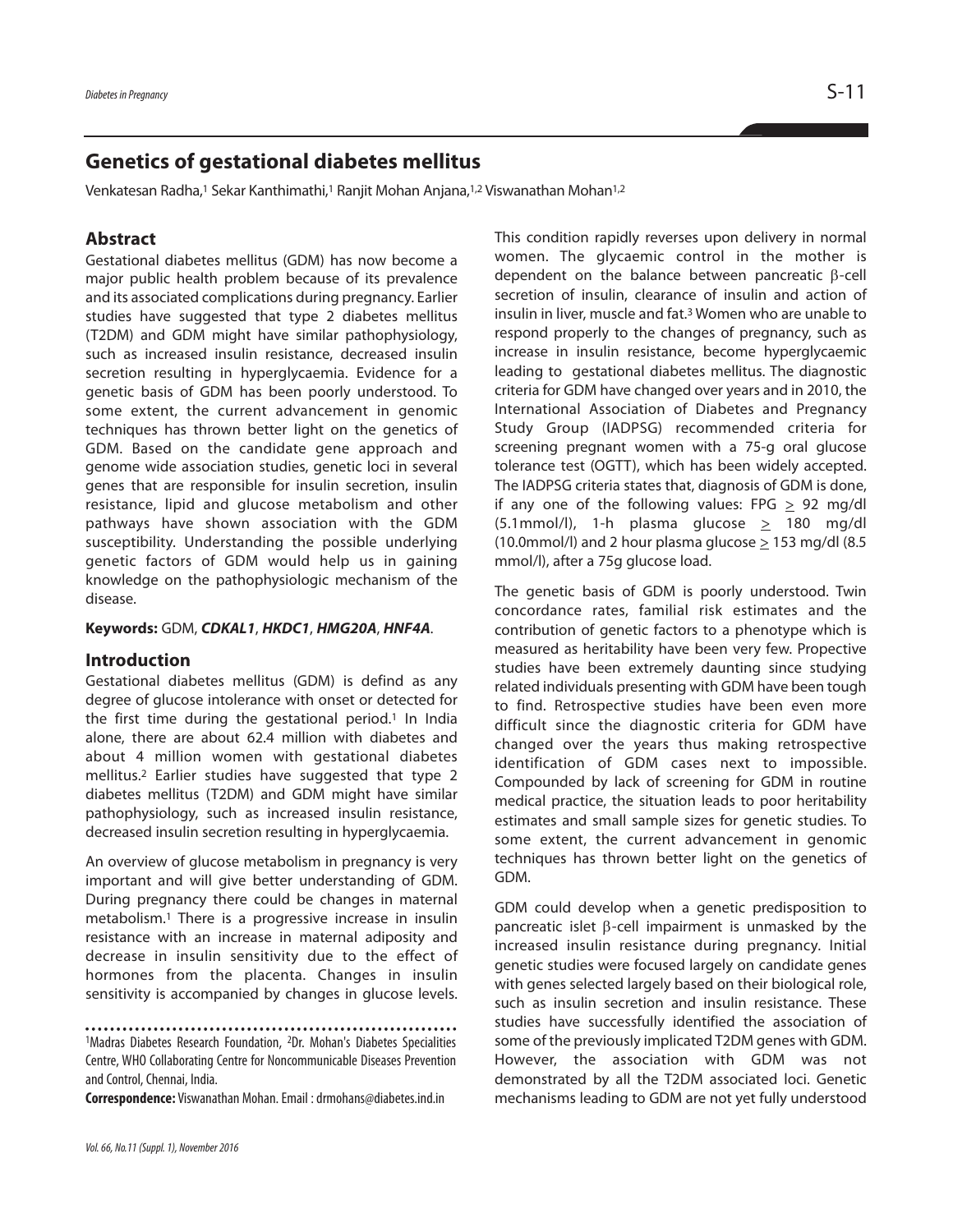and it is therefore questionable whether the genetic factors for T2DM and GDM are the same. 4

Understanding the possible underlying genetic factors of GDM would help us in gaining knowledge on the pathophysiologic mechanism of the disease. Till date, the genetic basis of GDM and its potential clinical significance are not well understood. This review focuses on the findings of the genetic studies on GDM.

# **Genetic studies on GDM based on candidate gene approach**

Early studies on genetics of GDM selected candidate genes were based on certain biochemical pathways and then based on SNPs which showed association with T2DM. Candidate susceptibility gene variants related to insulin secretion and insulin resistance such as glucokinase (*GCK*), potassium inwardly rectifying channel subfamily J, member 11 (*KCNJ11*), HLA antigens, insulin receptor (INSR), insulin-like growth factor-2 (*IGF2*), insulin (*INS*-VNTR), plasminogen activator inhibitor 1 (*PAI-1*), hepatocyte nuclear factor-4a (*HNF4A*) have been reported to be associated with increased risk for GDM. 4

Various candidate gene approach studies have shown a number of genetic variants to be associated with GDM in different ethnic populations. Genetic variants in *MTNR1B*, *TCF7L2* and *GCKR* genes have shown association with GDM among European ancestry women. *TSPAN8* gene variants showed increased risk for GDM in African-American. Among Finnish GDM women, *MTNR1B* gene variants showed strong association with GDM while the variants in the *ADCY5*, *ANK1*, *G6PC2*, *GCKR*, *FTO*, *TCF7L2*, *TLE1* and *ZMIZ1* genes showed nominal association with GDM. 3

A recent study on 115 loci among the Mexican pregnant women that were related to T2DM, GDM, traits like BMI or poor pregnancy outcomes with GDM reported significant association with GDM were shown by SNPs in *TCF7L2* and **KCNO1** genes and nominal association with GDM was shown by variants in loci that were previously associated with T2DM (*KLF14*, *HHEX*, *GRB14*, *DUSP9* and *PEPD*), increased BMI (*FAIM2*) or GDM (*FTSJD1*/ *CALB2*). In Korean population, the *FTSJD1/CALB2*, showed association with GDM while in Mexican-American women, it was only nominally associated and did not show any association with T2DM. <sup>5</sup> Hence, this gene may be considered as a potential candidate for GDM. 3

## **Genetics of GDM based on GWA Studies**

Genome wide association study (GWAS) is a hypothesis free, powerful strategy to find novel genes or gene variations as it investigates genetic variations across the entire genome. GWAS has been instrumental in dissecting out the genetics of complex diseases such as diabetes.

GWA and meta-analyses studies have lead to identification of numerous T2DM associated variants. These genetic variants are now being studied for the association with GDM. Genetic variants such as *CDKAL1*, encoding a protein of unknown function but having high sequence homology with proteins regulating cyclindependent kinase 5 and two genes involved in cell cycle regulation namely, *CDKN2A* and *CDKN2B* showed strong evidence for association with GDM in the Korean population. <sup>4</sup> Other loci such as *HHEX*, *IGF2BP2*, *SLC30A8* and *TCF7L2* showed modest evidence for association with GDM. In the Danish population, a strong evidence for association with GDM was shown by *TCF7L2*, while, marginal association with GDM were demonstrated by *CDKAL1* and *HNF1B*. 3

Meta-analyses on early candidate gene studies and GWAS showed significant associations of SNPs in or near the *TCF7L2*, *GCK*, *KCNJ11*, *KCNQ1*, *CDKAL1*, *IGF2BP2*, *MTNR1B* and *IRS1* genes. All these eight loci were previously related to the risk of T2DM. Most of these genes (*TCF7L2*, *GCK*, *KCNJ11*, *KCNQ1*, *CDKAL1*, *IGF2BP2*, **MTNR1B**) have shown to modulate pancreatic islet beta cell function or development, while IRS1 gene plays a role in insulin signaling. <sup>4</sup> These findings support the shared genetic basis between GDM and T2DM, as both insulin resistance and defects in insulin secretion plays a major role in the etiology of both GDM and T2DM.

In our recent study done at the Madras Diabetes Research Foundation (MDRF), Chennai, India, CDK5 regulatory subunit associated protein 1-like 1 (*CDKAL1*) gene variants showed association with GDM among the 11 T2DM associated variantssuch as *CDKAL1*, *GCK*, *IGF2BP2*, *KCNJ11*, *MTNR1A*, *MTNR1B*, *SRR* and *TCF7L2* were investigated on Asian Indian population. The function of *CDKAL1* gene is not completely understood. Studies have shown that *CDKAL1* inhibits the activity of cyclindependent kinase 5 (CDK5), thereby affecting the function of beta cells. *CDKAL1* also acts as a tRNA modification enzyme. Hence, the presence of risk alleles might alter the protein translation affecting the conversion of proinsulin to insulin in beta cells. 6

An earlier, genome wide association study (GWAS) on T2DM among south Asians, showed a strong association of six novel genes namely, *AP3S2* (rs2028299), *GRB14* (rs3923113), *HMG20A* (rs7178572), *HNF4A* (rs4812829), *ST6GAL1* (rs16861329) and *VPS26A* (rs1802295) with T2DM. These SNPs did not show any association with T2DM among Europeans. Among these six variants,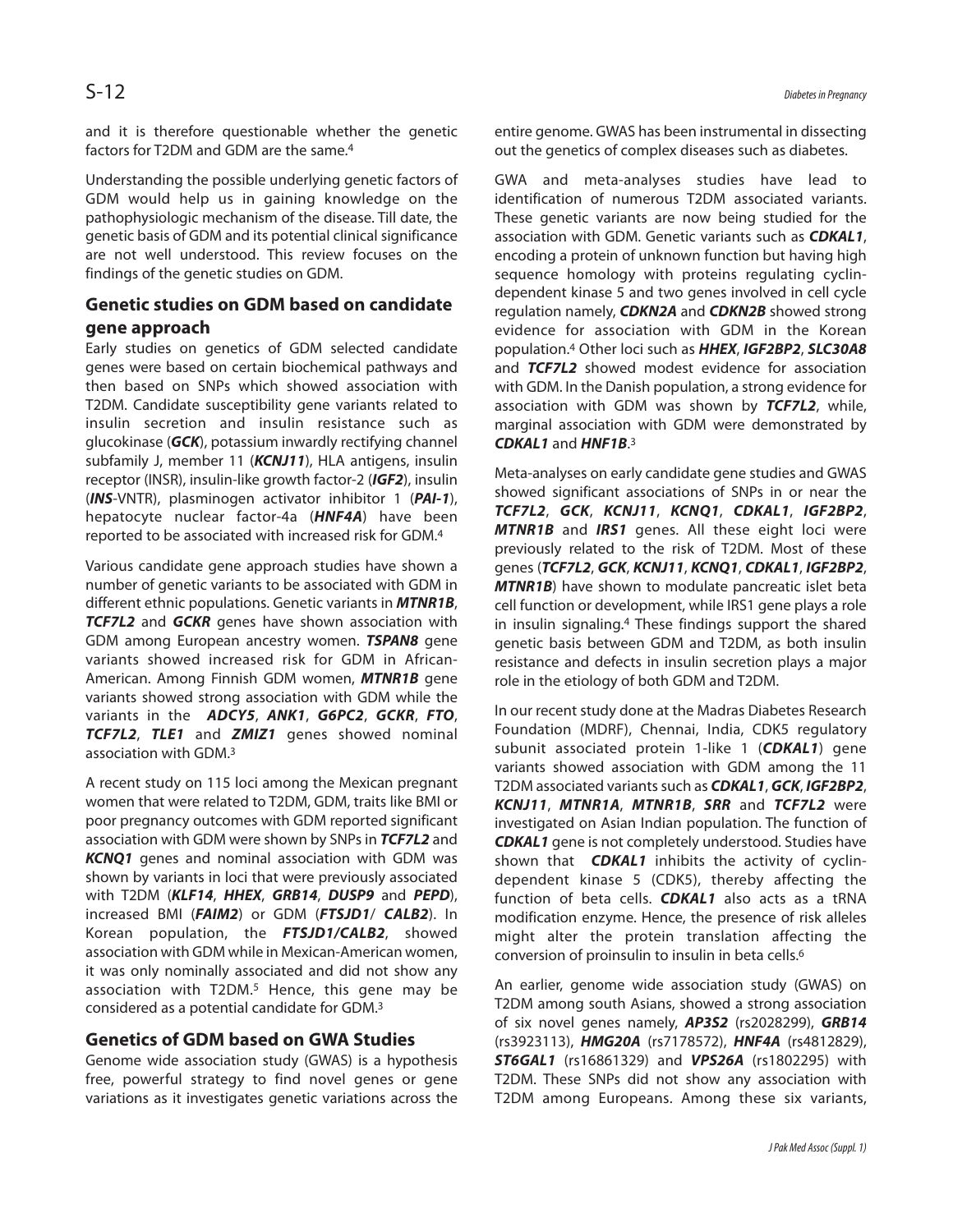Table: Summary of the association of GDM susceptible genes.

| 5N <sub>o</sub> | Gene                                                                                       | <b>Function</b>                                                                                                           | <b>Variants</b>         | <b>Asian Indians</b>                          | Other ethnic groups                                                                            |
|-----------------|--------------------------------------------------------------------------------------------|---------------------------------------------------------------------------------------------------------------------------|-------------------------|-----------------------------------------------|------------------------------------------------------------------------------------------------|
| 1               | CDK5 regulatory subunit associated<br>protein 1 like-1 (CDKAL1)<br>6p22.3                  | A tRNA methylthiotransferase                                                                                              | rs7754840               | Associated with GDM (6)                       | Associated with GDM in Korean<br>population and not associated in<br>Chinese (3)               |
| $\overline{2}$  | Glucokinase (GCK)<br>7p15.3-p15.1                                                          | Phosphorylates glucose in pancreatic $\beta$ -<br>cells and Hepatocytes                                                   | rs1799884               | Not associated with GDM (6)                   | Associated with GDM in Caucasian<br>and Thailand populations (3)                               |
| 3               | Insulin-like growth factor 2 mRNA<br>binding protein 2 (IGF2BP2)<br>3q27.2                 | Binds insulin-like growth factor-2 mRNA<br>and may regulate protein translation                                           | rs4402960               | Not associated with GDM (6)                   | Associated with GDM in<br>Caucasian, Korean and Chinese<br>populations (3)                     |
| 4               | Insulin receptor substrate 1<br>(IRS1)<br>2q36                                             | Substrate of insulin receptor tyrosine<br>kinase                                                                          | rs1801278               |                                               | Associated with GDM in<br>Caucasian population (3)                                             |
| 5               | Potassium inwardly rectifying channel,<br>subfamily J, member 11 (KCNJ11)<br>11p15.1       | Integral membrane protein, controlled by<br>G-proteins and associated with the<br>sulfonylurea receptor                   | rs5219                  | Not associated with GDM (6)                   | Associated with GDM in<br>Caucasian and Korean populations<br>(3)                              |
| 6               | Potassium voltage-gated channel, KQT-<br>like subfamily, member 1 (KCNQ1)<br>11p15.5-p15.4 | Voltage-gated potassium channel                                                                                           | rs2237895               |                                               | Associated with GDM in Korean<br>and Chinese populations (7)                                   |
| $\overline{7}$  | Melatonin receptor 1B (MTNR1B)<br>11q21-q22                                                | G-protein coupled receptor that is<br>expressed on $\beta$ -cells, binds melatonin                                        | rs10830963<br>rs1387153 | Not associated with GDM (6)                   | Associated with GDM in Caucasian<br>and Korean and not associated in<br>Chinese population (3) |
| 8               | Transcription factor 7-like 2<br>(TCFZL2)<br>10q25.3                                       | Transcription factor and member of the<br>Wnt signaling pathway                                                           | rs12255372              | Nominal association with<br>GDM(6)            | Associated with GDM in Caucasian<br>and Korean populations (3)                                 |
| 9               | Adaptor-related protein complex (AP3S2)<br>15q26                                           | Involved in vesicle transport and sorting<br>in these tissues                                                             | rs2028299               | Not associated with GDM<br>(Unpublished data) | Not associated with GDM in<br>Mexican population (5)                                           |
| 10              | Growth factor receptor-bound protein<br>(GRB14)<br>2q24                                    | Adapter protein that binds to insulin and<br>insulin-like growth factor receptors<br>inhibiting tyrosine kinase signaling | rs3923113               | Not associated with GDM<br>(Unpublished data) | Nominal association with GDM in<br>Mexican population (5)                                      |
| 11              | High-mobility group protein 20A<br>(HMG20A)<br>15q24                                       | Regulatory protein controlling gene<br>expression by histone modification and<br>involved in neuronal development         | rs7178572               | Associated with GDM<br>(Unpublished data)     | Not associated with GDM in<br>Mexican population (5)                                           |
| 12              | Hepatocyte nuclear factor (HNF4A)<br>20q13                                                 | Transcription factor strongly expressed in<br>liver                                                                       | rs4812829               | Associated with GDM<br>(Unpublished data)     |                                                                                                |
| 13              | Sialyltransferase 6 galactosidase 1<br>protein (ST6GAL1)<br>3q27                           | Enzyme located in the Golgi apparatus                                                                                     | rs16861329              | Not associated with GDM<br>(Unpublished data) | Not associated with GDM in<br>Mexican population (5)                                           |
| 14              | Vacuolar protein sorting-associated<br>protein (VPS26A)<br>10q22                           | Multimeric protein complex involved in<br>transport to trans-Golgi complex                                                | rs1802295               | Not associated with GDM<br>(Unpublished data) |                                                                                                |
| 15              | Hexokinase domain containing 1 (HKDC1)<br>10q22.1                                          | Function unclear; may have cellular<br>hexokinase activity                                                                | rs10762264<br>rs4746822 | Associated with GDM (10)                      |                                                                                                |

*AP3S2* (rs2028299), *GRB14* (rs3923113), *HMG20A* (rs7178572) and *ST6GAL1* (rs16861329) were studied in Mexican population and found that all the four variants did not show any association with GDM. However, a weak association with GDM was observed with *GRB14* variant (rs3923113). <sup>5</sup> In a more recent study on Asian Indian population, the genetic variants such as *HMG20A* (rs7178572) and *HNF4A* (rs4812829) have shown association with GDM (Kanthimathi et al., Unpublished data). High mobility group 20A (*HMG20A*) gene encodes a widely expressed non-histone chromosomal protein and may be involved in neuronal differentiation. Although these studies have given evidence of the association of *HMG20A* with diabetes, the probable mechanism is still unknown. While, Hepatocyte nuclear factor 4A (*HNF4A*) is a nuclear transcription factor that regulates the expression of various genes involved in glucose metabolism and insulin secretion.

Although several GWA studies on T2DM have been published, only one study on GWAS in GDM is available till